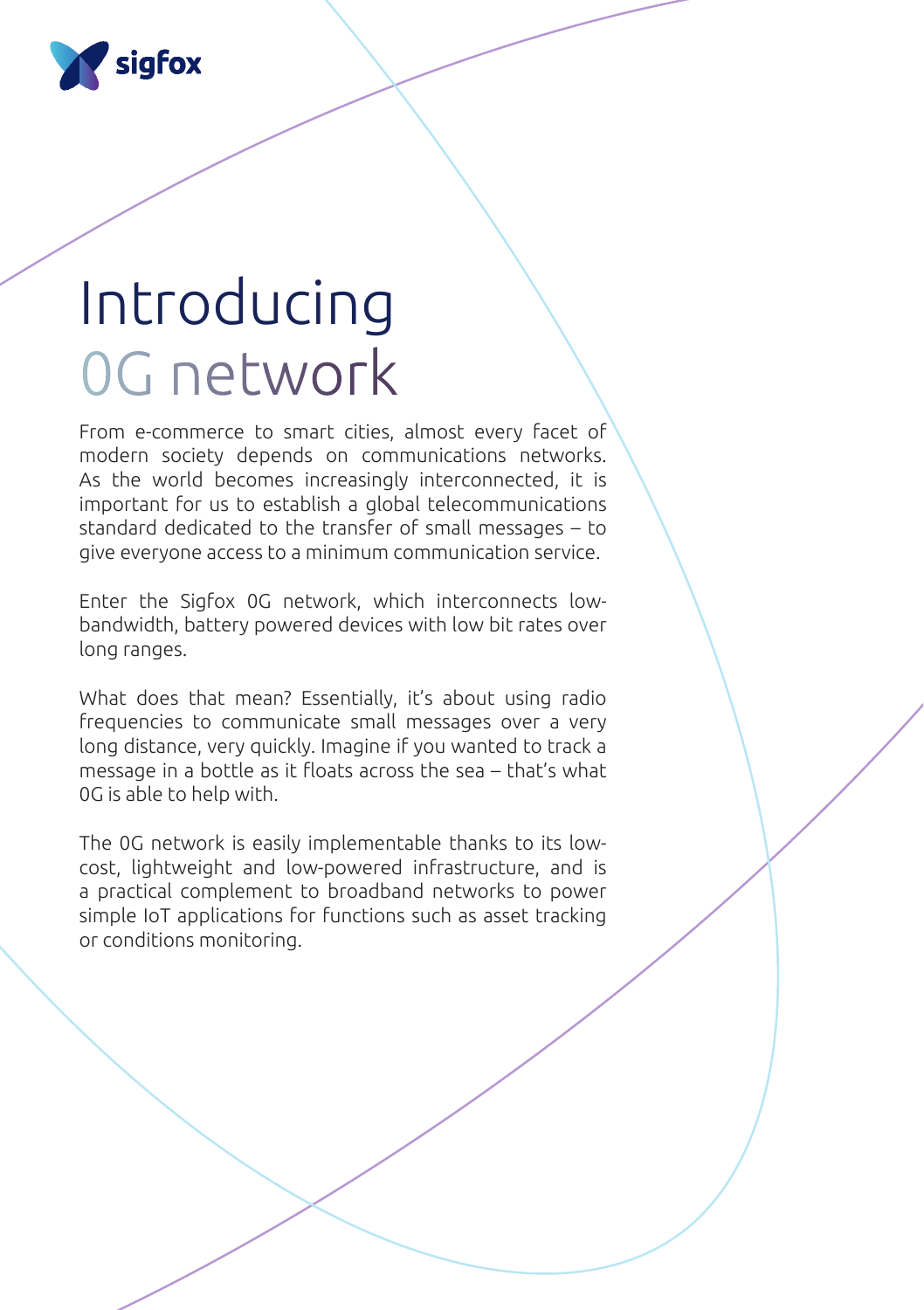## Why does 0G matter when 5G is already on the way?

0G and 5G technology do not directly compete with one another, neither can one replace the other. As technology develops, the world will come to depend greatly on the ultra-high speed and bandwidth enabled by 5G, while 0G acts as a safety net to ensure that we are always connected to one another.

The fourth industrial revolution will be marked by massive Internet of Things adoption, and will rely on the full spectrum of connectivity from 0G to 5G.



## Key 0G principles\*

### Scalable Globally



1st and only global IoT network present in over 70 countries.



Low power consumption, predictable life span, and close to zero maintenance.



Wide Area Coverage with Indoor penetration. Highly compatible with Bluetooth, GPS, 2G/3G/4G and WiFi.



Low cost, easy-to-implement and use. No cables, no complex installations.



Anti-jamming and advanced security features.



Cognitive network based on Software defined radio, perfectly fitted for AI and Blockchain.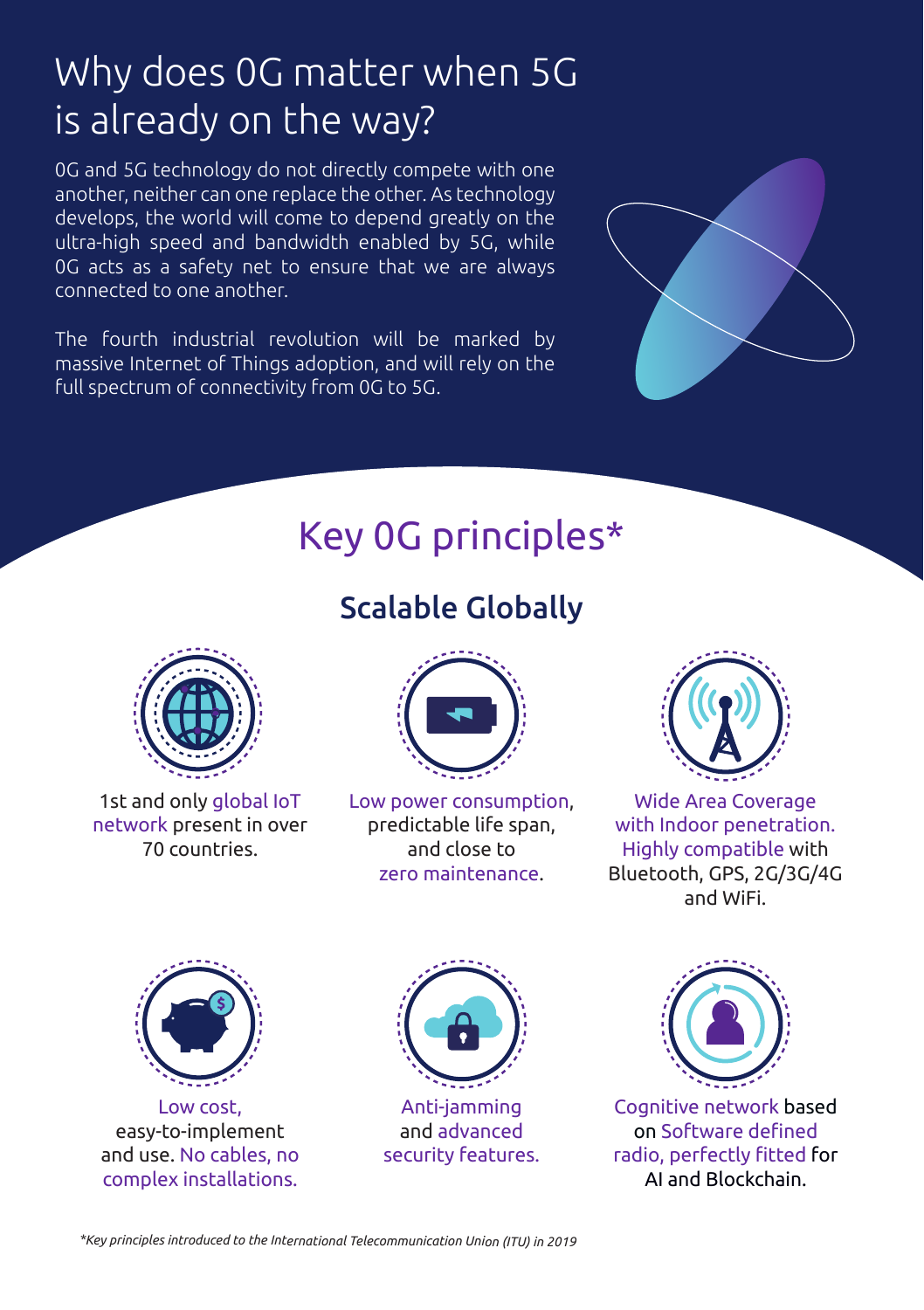## How is 0G used today?



#### Asset Tracking - DHL

Deutsche Post DHL Group, the leading logistics company in Germany, optimises individual processes within the supply chain of DHL's German parcel network through the systematic use of networked sensors.

250,000 DHL roll cages are gradually fitted with smart trackers in an initial phase to provide exact information about their locations and movements, giving staff complete visibility into their own operations.





#### Healthcare - KKH

ENGIE and Sigfox operator UnaBiz partnered KK Women's and Children's' Hospital (KKH) on a Smart Facilities Management project with digitization of temperature and humidity monitoring. Using low-power sensors to provide remote monitoring, they could provide a better patient experience and enabling timely intervention of anomalies.

<u>\_\_\_\_\_\_\_\_\_\_\_</u>

Sensors collect data of room temperature and humidity, allowing staff at KKH to save time on daily temperature logs. This avails them more time to look after patients.

#### NGO & Conservation - Sigfox Foundation

The Sigfox Foundation leverages to global 0G network to conceive low-cost, easily implementable solutions to protect the environment. The foundation is Sigfox's armed arm for environmental and societal issues.

One such project is "Now Rhinos Speak", which supports rhino conservation through a monitoring system for endangered rhinos. Low-cost trackers – embedded in the rhino's horns – send the animals' locations to solar-powered base stations, allowing rangers to form a mobile map of the rhinos. This program has been awarded with the e-Environnement prize at the WSIS 2019 forum.